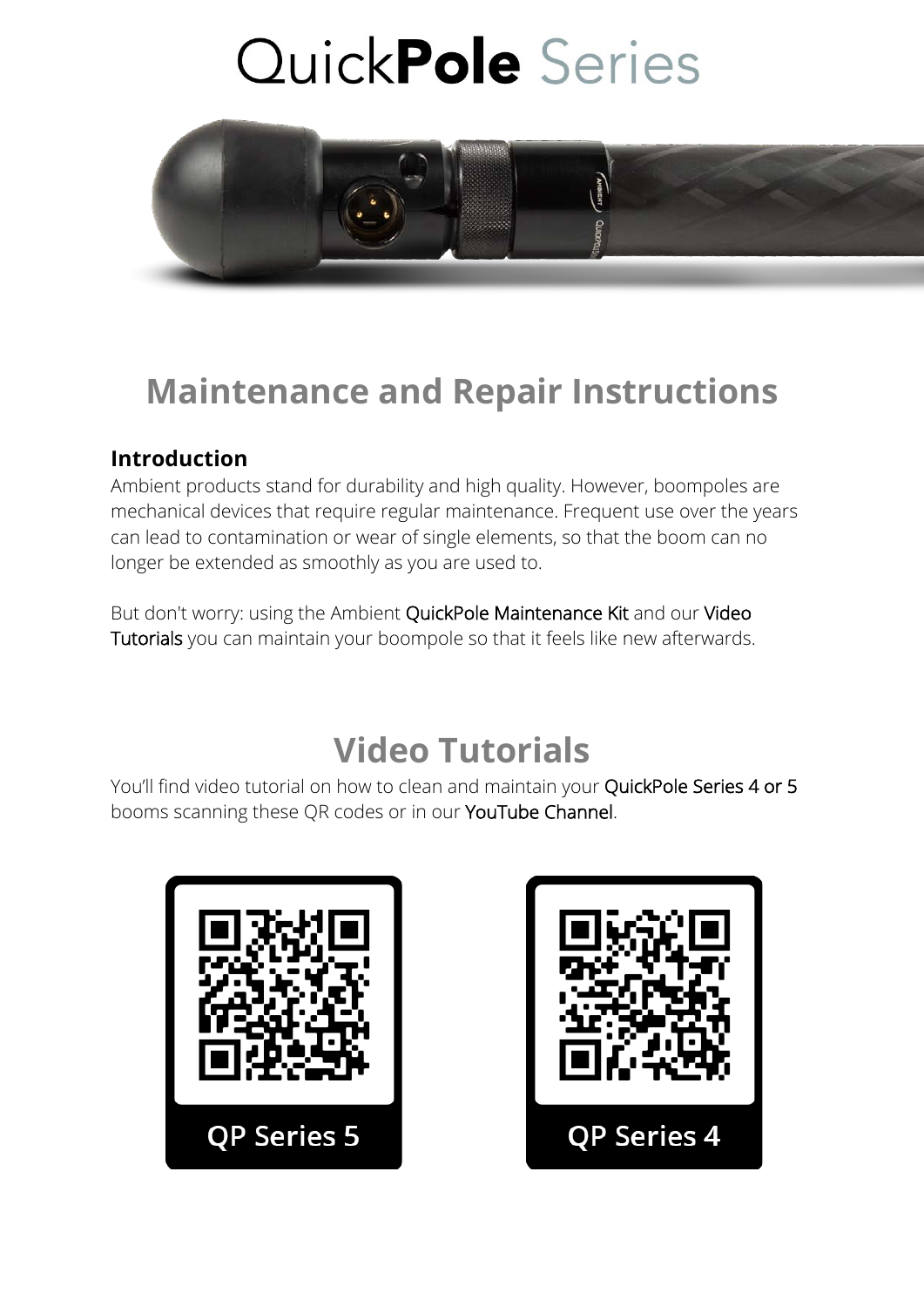## **Components of each Maintenance Kit**

- 4x Black Velcro Felt (cut to size)
- 4x White Spacer Tape (cut to size)
- 4x Black Rubber Seals
- 1x Leather Ring for the Tip
- 1x Small Tube with Grease
- 1x Small Tube with **Silicon Oil**



## **Needed Accessories**

To do the complete cleaning, you'll need a few more things that can be purchased at your local hardware store:

- Rubbing Alcohol
- Acetone
- Paper Towels
- Cotton Stick
- Boxcutter

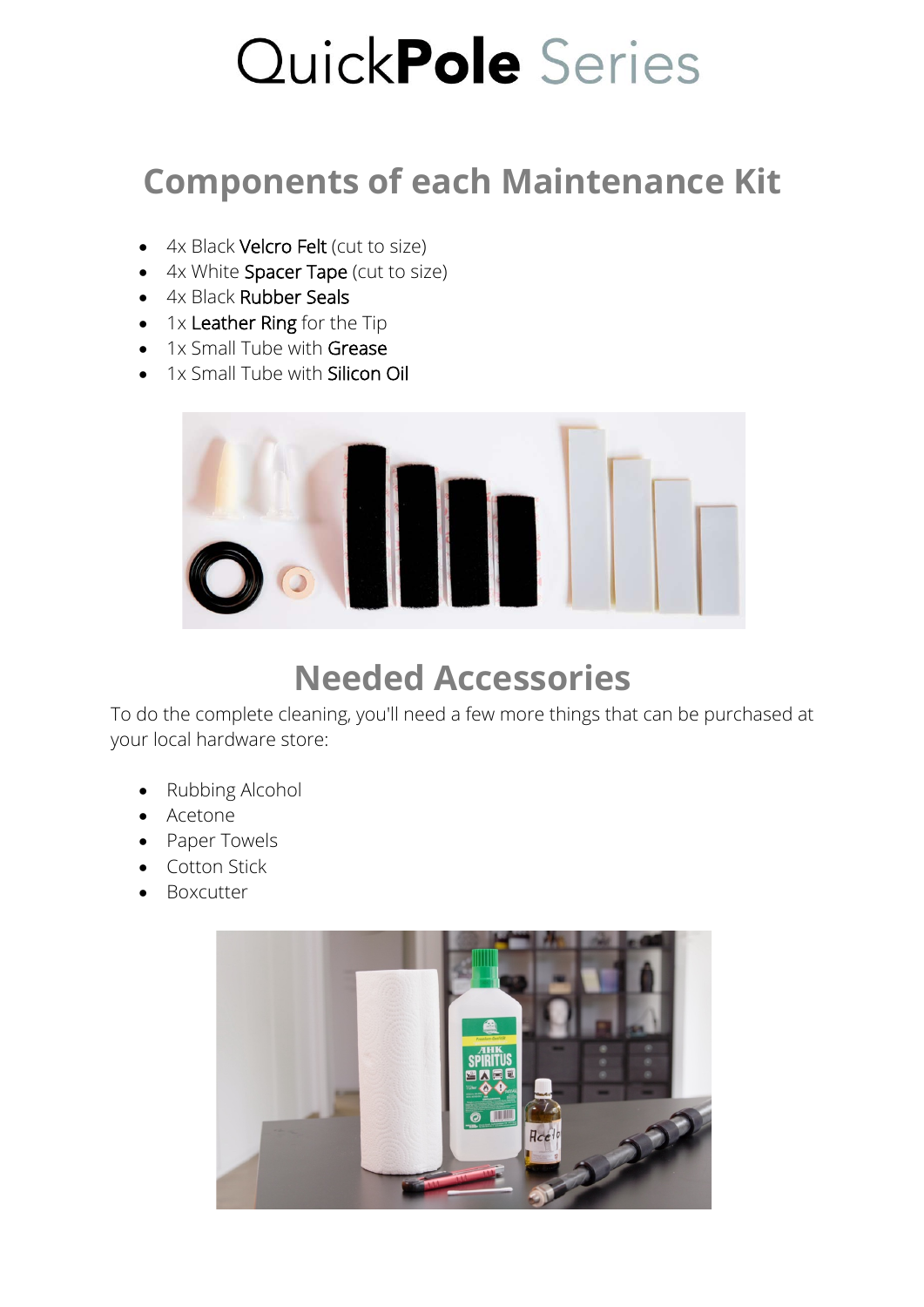### **General Advice**

#### **Regular Care**

If you don't want to do a complete cleaning, but just want to maintain your boompole regularly, we recommend cleaning the surface of the fully extended boom with rubbing alcohol every few months. Afterwards, rub the surface with aromatic polishing oil - this prevents the formation of odors.

#### **Booming in the rain?**

If you have worked with boompole in the rain, you should take it apart completely afterwards and let the five segments dry separately. Otherwise, they will eventually start to smell.

#### **Booming in the desert?**

If sand or other small particles have entered your boompole, be sure to perform a complete cleaning (see video tutorials).

#### **Repairing or renewing Segments**

If a segment gets damaged, Ambient can supply a spare segment ready for fitting.

#### **Replacing Velcro Felt or Spacer Tape**

If you do not want to use our repair kit but want to purchase Velcro Felt and Spacer Tape yourself, please note: When applying the felt ring, a small expansion gap (2mm) should be left. Never overlap the felt.